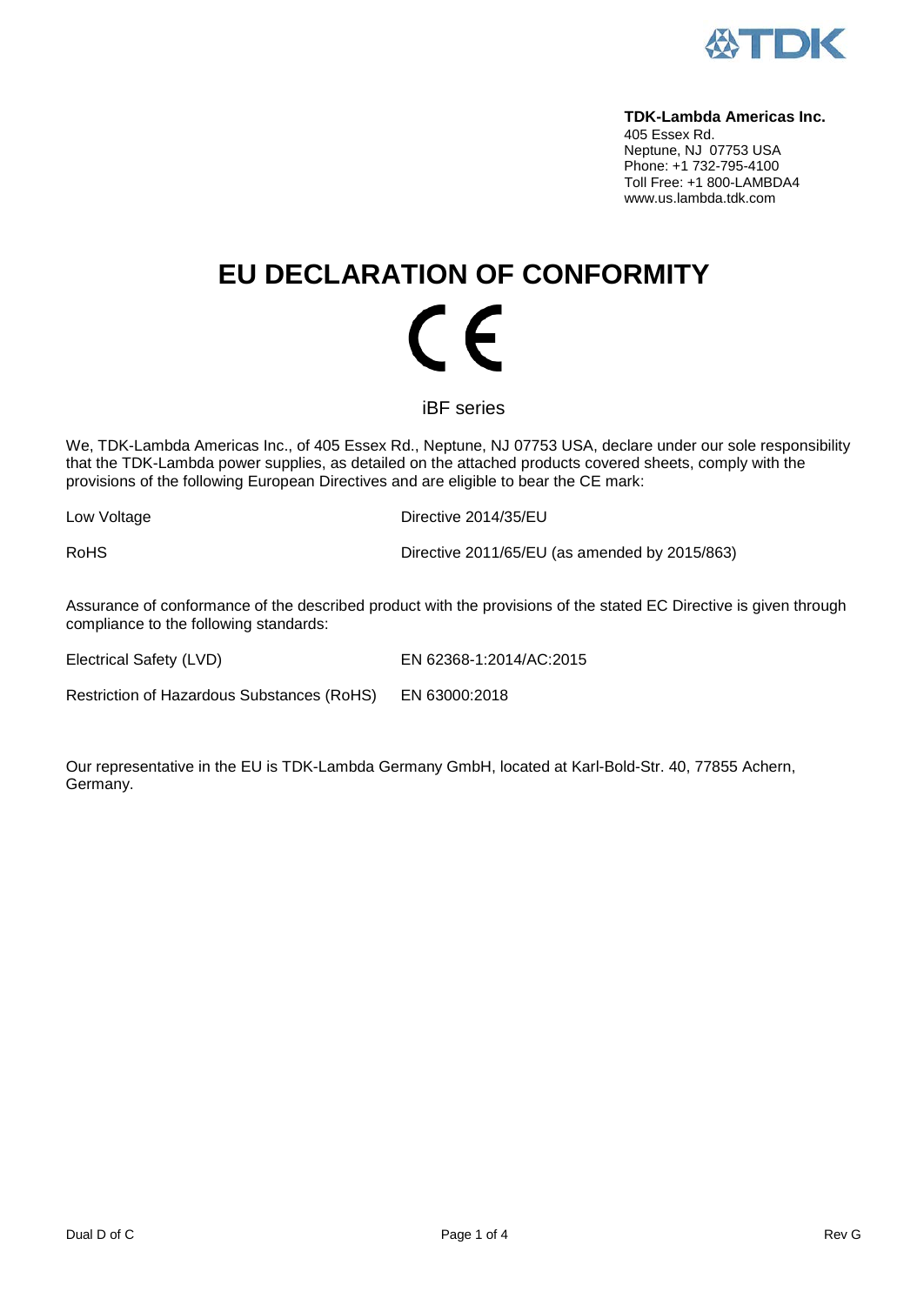

#### **TDK-Lambda Americas Inc.**

405 Essex Rd. Neptune, NJ 07753 USA Phone: +1 732-795-4100 Toll Free: +1 800-LAMBDA4 www.us.lambda.tdk.com

## **UK DECLARATION OF CONFORMITY**



iBF series

We, TDK-Lambda Americas Inc., of 405 Essex Rd., Neptune, NJ 07753 USA, declare under our sole responsibility that the TDK-Lambda power supplies, as detailed on the attached products covered sheets, comply with the provisions of the following European Directives and are eligible to bear the UKCA mark:

Electrical Equipment (Safety) Regulations 2016

Restriction of the Use of Certain Hazardous Substances in Electrical & Electronic Equipment Regulations 2012

Assurance of conformance of the described product with the provisions of the stated UK Regulation is given through compliance to the following standards:

Electrical Safety EN 62368-1:2014/AC:2015

Restriction of Hazardous Substances (RoHS) EN 63000:2018

Our representative in the UK is TDK-Lambda UK Ltd, located at Kingsley Avenue, Ilfracombe, Devon, EX34 8ES, UK.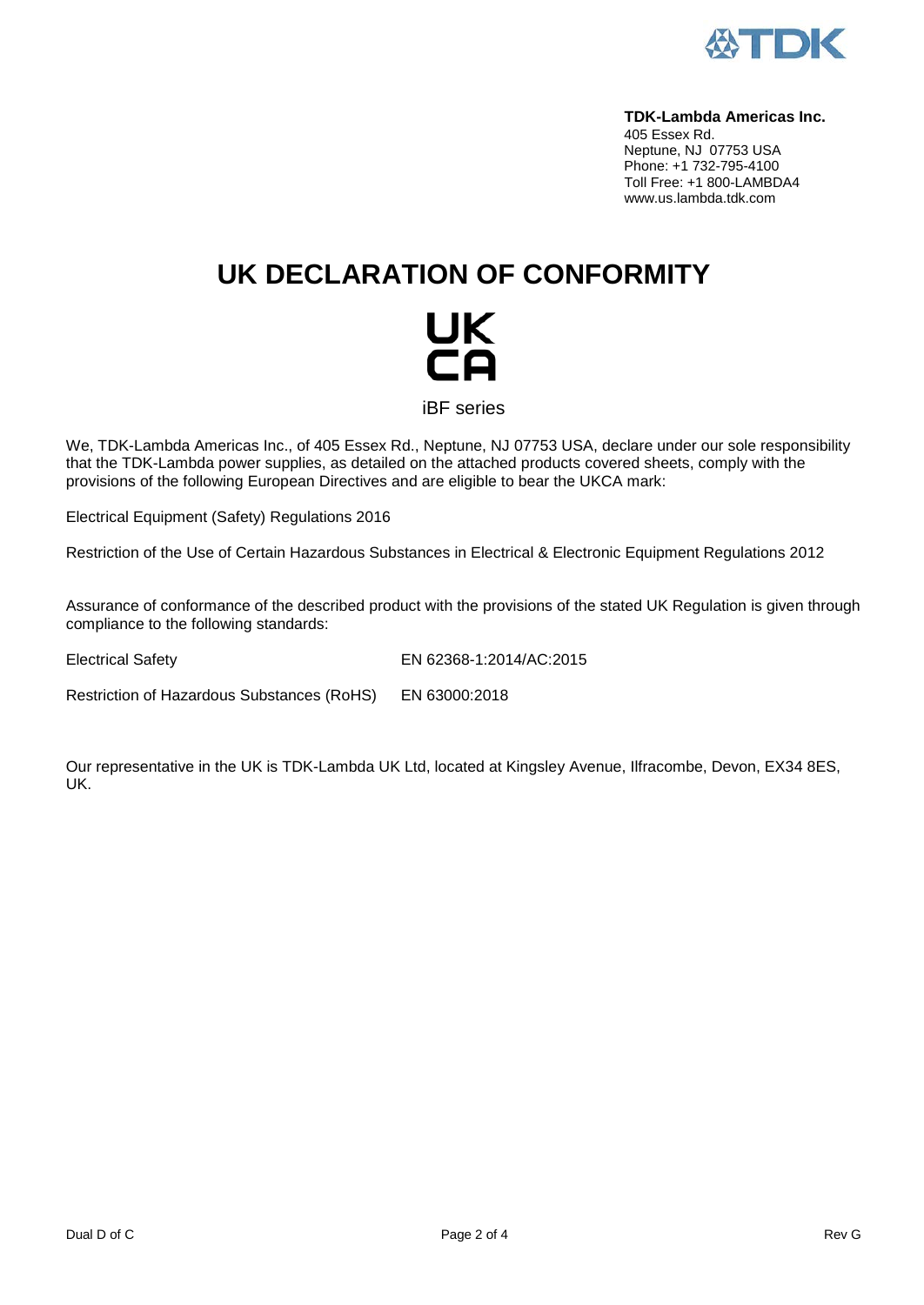

### **iBF series – Products Covered**

iBF!!\*\*\*A%%%V-###(-R)

Where:

!! represents a two digit input voltage, e.g. "05" means 5Vdc \*\*\* represents a three digit current,eg."003" means 3A %%% represents a three digit voltage,eg."006" means 0.6V ### represents a three digit combination of numbers and/or letters which indicate the feature set -R option, designates ROHS compliance